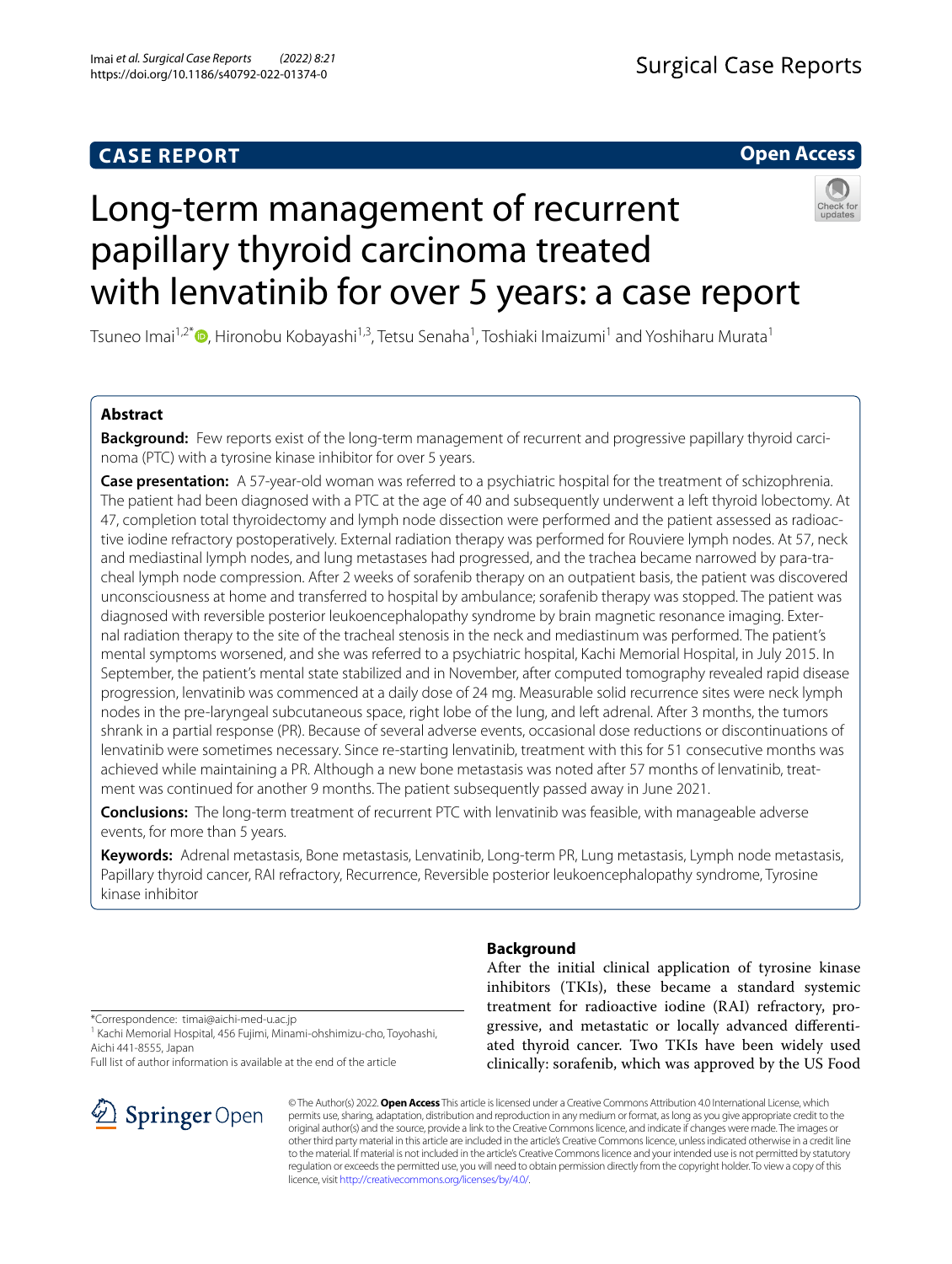and Drug Administration in 2014 after it was found to be efective in a phase 3 DECISION study [[1\]](#page-5-0); and lenvatinib in 2015 according to the results of a phase 3 SELECT study [\[2](#page-5-1)]. Both TKIs have various adverse events, some of which are serious. Therefore, in Japan, the indication and timing of the use of TKIs are strictly regulated according to various settings, such as being based on a specifc institutional decision, academic society, or medical instruction under Japanese health insurance. Patient experiences and outcomes from the use of TKIs have been reported from high-volume centers such as a Cancer Center or University Hospital [[3,](#page-5-2) [4\]](#page-5-3). In these reports, the duration of most TKI treatments was from 1 to 3 years [[5,](#page-5-4) [6\]](#page-5-5). In the case of general hospitals, physicians are not sufficiently specialized to manage TKIs or treat thyroid cancer. Therefore, even if TKIs are indicated for patients with recurrent and progressive papillary thyroid cancer (PTC), it is likely that the administration of TKIs is discontinued early. In this report, we present a case of metastatic, recurrent, progressive PTC in which lenvatinib was shown to be markedly efective for more than 5 years after several treatments, such as surgery, external radiations, and sorafenib.

#### **Case presentation**

A 57-year-old woman (height, 164 cm; weight, 50 kg) was referred to Kachi Memorial Hospital, a psychiatric hospital, for the treatment of schizophrenia. An initial diagnosis of schizophrenia was made at the age of 18, and the patient was later repeatedly treated in several psychiatry hospitals. The patient was found to have PTC at the age of 40 and a left thyroid lobectomy was subsequently performed at Aichi Cancer Center Hospital. At 47 years of age, the patient showed pulmonary metastases and lymph node recurrences, and a completion total thyroidectomy and lymph node dissection were performed. After the operation, a whole-body scan with 10 mCi of RAI revealed no uptake in both pulmonary metastases and residual parapharyngeal metastases. An expert panel concluded there was no indication for high-dose RAI therapy and thus external radiation therapy was performed for Rouviere parapharyngeal lymph nodes. At 57 years of age, the patient showed metastases to cervical and mediastinal lymph nodes as well as lung metastases that had progressed. The trachea became narrowed by a para-tracheal metastatic lymph node compression. Therefore, sorafenib was started on an outpatient basis. After 2 weeks of sorafenib therapy, the patient was discovered unconscious at home and transferred to hospital by ambulance. Sorafenib therapy was then stopped. The patient was subsequently diagnosed with reversible posterior leukoencephalopathy syndrome (RPLS) by brain magnetic resonance imaging (MRI). External radiation therapy to the site of a tracheal stenosis in the neck and mediastinum was performed. However, the patient's mental symptoms worsened, and she was referred and transferred to Kachi Memorial Hospital in July 2015.

Two months after hospital admission, the patient's mental state stabilized. Although Kachi Memorial Hospital is a psychiatric hospital, the director is an endocrinologist and specialist in thyroid diseases. Furthermore, two endocrine surgeons worked at the hospital on a part-time basis. Therefore, the stage of thyroid cancer was evaluated and a treatment strategy formulated. According to computed tomography (CT), the largest recurrence sites were in cystic lymph nodes in the right para-tracheal space beyond the neck to the mediastinum. In addition, measurable solid recurrence sites existed, such as neck lymph nodes in the pre-laryngeal subcutaneous space, the right lobe of lung, and the left adrenal. A follow-up evaluation by CT after 2 months revealed such tumors to be enlarged (Fig. [1\)](#page-2-0). After 2 months' treatment for schizophrenia, the patient's mental condition was good: she was calm and intelligent enough to spend most of the day reading English books written by Shakespeare, for example. However, the PTC was considered progressive enough to become lethal in the near future if an efective therapy was not tried. Therefore, we concluded that lenvatinib treatment should be started immediately. We explained the lenvatinib treatment to the patient including any possible adverse events. Accordingly, the patient agreed and gave written, informed consent.

Lenvatinib was commenced at a daily dose of 24 mg in November 2015. Other medications were 20 mg olanzapine, 4 mg risperidone, 3 mg funitrazepam, 1 mg clonazepam, 100 μg levothyroxine sodium hydrate, 0.5 μg alfacalcidol, 48 μg lubiprostone, 1500 mg magnesium oxide, and 36 mg sennoside, per day, respectively. Hypertension was managed with daily 5 mg amlodipine besilate, and 20 mg azilsartan. Hand–foot syndrome with fever developed twice, and required a repeated discontinuation or a dose reduction of lenvatinib on each occasion (Fig. [1\)](#page-2-0).

Before starting on lenvatinib, measurable solid recurrence sites for the cancer were noted in the neck lymph nodes in the pre-laryngeal subcutaneous space, right lobe of lung, and left adrenal, with maximal diameters of 33 mm, 32 mm, and 46 mm, respectively (Fig. [2](#page-3-0), Nov/2015, A–C). Within 3 months after lenvatinib administration, the sum of tumor sizes was reduced by more than 30% and, thus, this was assessed as a partial response (PR) according to Response Evaluation Criteria in Solid Tumors (RECIST) version 1.1 ([[7\]](#page-5-6), Fig. [2](#page-3-0), Feb/2016, A–C). After 5 months, the neck cystic lesion ruptured spontaneously, and a small amount of bleeding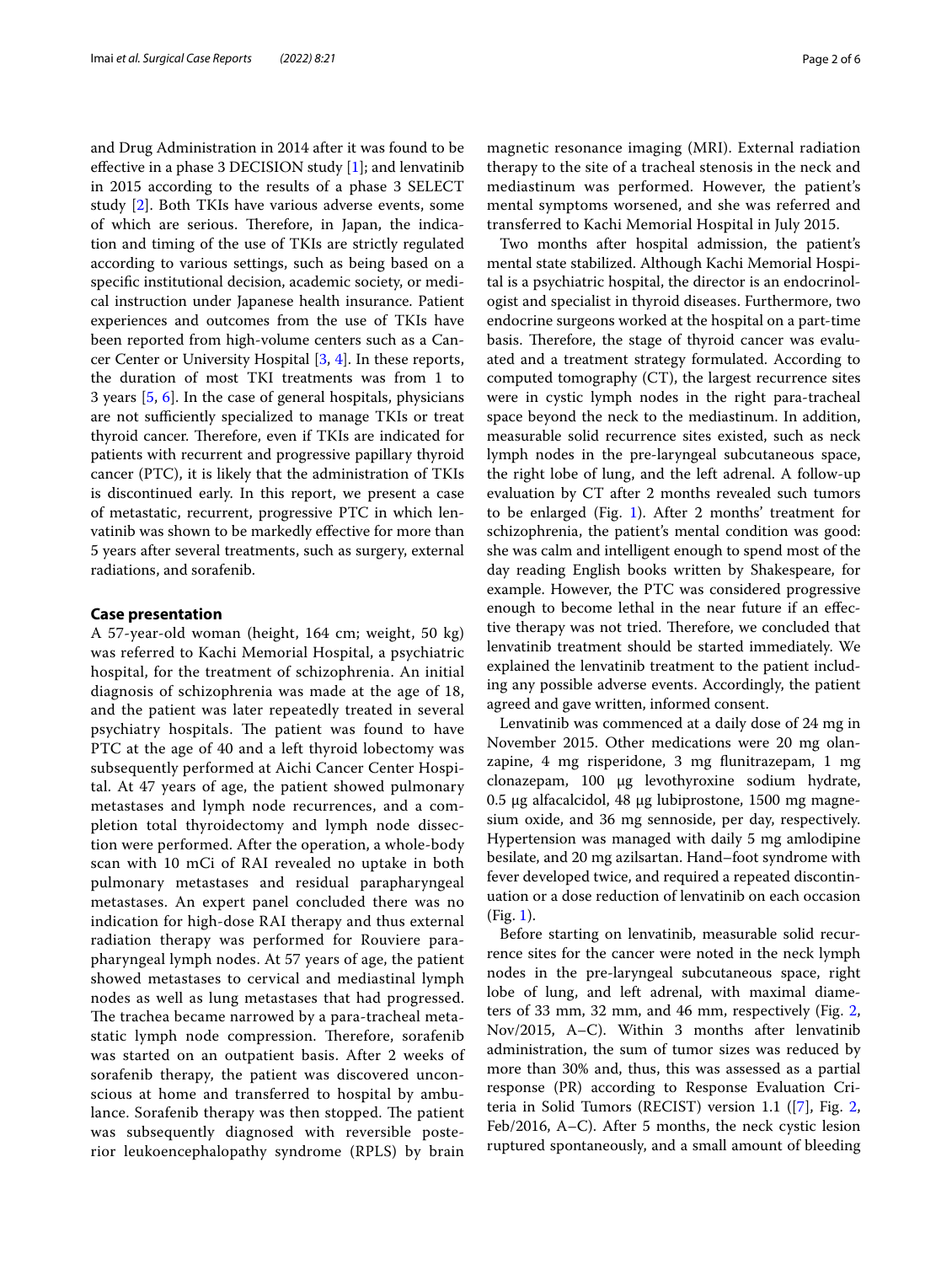

<span id="page-2-0"></span>occurred intermittently. Therefore, lenvatinib was stopped for 5 months.

During the discontinuation of lenvatinib, the tumors became enlarged, and neck lymph nodes and lung metastases regrew to almost 100% of the pre-treatment size (Fig. [1](#page-2-0), Fig. [2,](#page-3-0) Sep/2016, A–C). Pre-laryngeal lymph node, lung, and adrenal tumors were not attached to large vessels, and the para-tracheal lymph nodes were mainly cystic. Thus, the endocrine team assessed that the risk of massive bleeding would be low, and lenvatinib was restarted at a dose of 10 mg a day in October 2016. After resuming lenvatinib, the patient showed only a few adverse events and therefore the medication was continued for another four and half years. However, it was discontinued in 2017 when her psychological condition worsened. After an improvement in psychological state, lenvatinib was restarted again after one month. Measurable tumors continued to be reduced in size, and a PR was observed until August 2020 (Figs. [1,](#page-2-0) [2](#page-3-0) Aug/2020, A–C). However, in August 2020, a new bone metastasis in the sternum was found by CT scan (data not shown). Fortunately, the symptoms of bone metastasis were absent, and lenvatinib was continued despite progressive disease. Other than measurable lesions, cystic lymph nodes in the neck and mediastinum, and millions of tiny lung metastases, were also markedly reduced during lenvatinib treatment (Fig. [2D](#page-3-0)–F).

In February 2021, tumors in the neck and mediastinum, including the sternum, became enlarged, and the patient occasionally developed aspiration pneumonia. Lenvatinib was discontinued and restarted several times, being administered twice a week (10 mg/day) from April 2021 onwards. However, the multiple tumors progressively grew, and the patient's general condition became worse, with multiple, large, cystic bone metastases evident. The patient subsequently passed away in June 2021.

#### **Discussion**

Since publication of the SELECT trial, which was subsequently approved in USA, Europe, and Japan for the treatment of RAI refractory and progressive diferentiated thyroid carcinoma in 2015, lenvatinib has been widely used in clinical practice  $[2]$  $[2]$ . The SELECT trial demonstrated an improvement in progression-free survival (PFS) with lenvatinib compared to placebo of 18.3 vs. 3.6 months. Interestingly, in a prespecifed subanalysis of the SELECT trial, improved overall survival (OS) was found in lenvatinib-treated patients compared with OS in placebo patients over 65 years of age [\[8](#page-5-7)]. An updated analysis of the SELECT trial showed that patients with a complete or partial response to lenvatinib achieved a median PFS of 33.1 months [\[9](#page-5-8)].

In clinical practice, lenvatinib tends to be used in patients with more advanced tumor stages, who have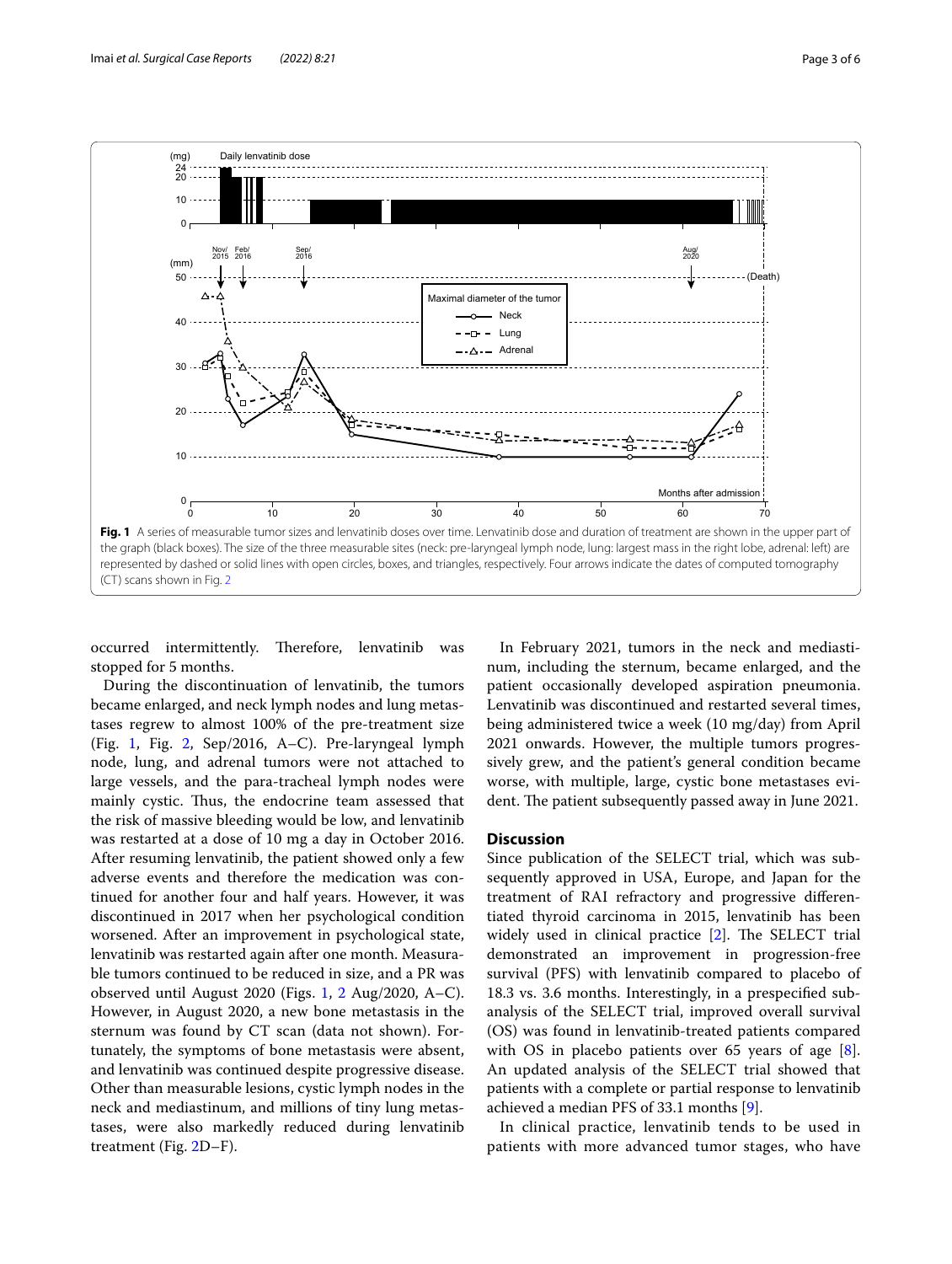

<span id="page-3-0"></span>been more heavily pretreated, are sicker, or have more comorbidities, and who are not suitable candidates for trials. Indeed, several reports exist of lenvatinib treatment for advanced thyroid carcinoma [[4,](#page-5-3) [10–](#page-5-9)[16](#page-5-10)]. In these case reports, the median lenvatinib treatment was 6–27 months and the longest was 64 months. In the current report, the patient was treated for 66 months from start to fnish, though a tentative discontinuation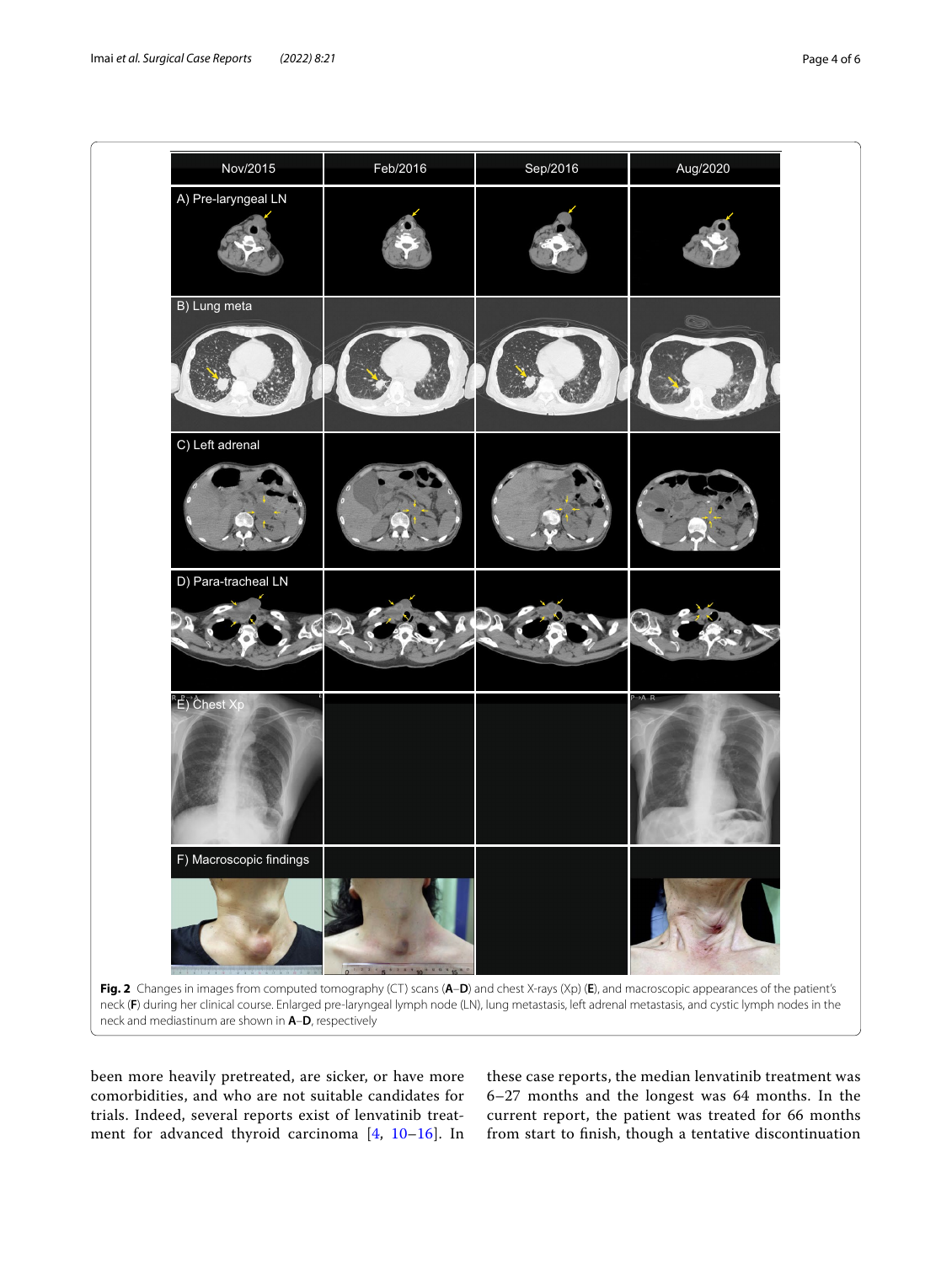of lenvatinib was required at the beginning of her therapy.

A requirement exists within a clinical trial for treatment to be stopped when progressive disease is noted. However, in real-world practice, when no other efective treatment exists, therapy is allowed to continue if drug toxicity is manageable. In the present case, lenvatinib treatment was maintained after a new bone metastasis was noted since adverse events were minimal and lesions such as those in the lung, lymph nodes, and adrenal metastases could be controlled by lenvatinib. Accordingly, lenvatinib treatment beyond progressive disease lasted for a further 9 months until just before the patient's death.

Lenvatinib was the sole remaining therapy available to this patient after multiple treatments, such as surgeries, external radiations, and sorafenib, were tried. Since sorafenib was discontinued because of severe adverse events (i.e., RPLS), we did not re-challenge with sorafenib in the present case.

PTC is normally defned as RAI refractory when highdose RAI treatment has no efect on metastatic lesions. However, the patient was never treated with high-dose RAI therapy since her cancer was assessed as being RAI refractory from the results of RAI scintigraphy after administering small amounts of RAI. This may not be a standard treatment, globally, but is a common practice in many cities in Japan. High-dose RAI therapy is not performed for many patients with recurrent diferentiated thyroid cancer in Japan due to the very limited number of facilities available for high-dose RAI therapy since the use of radiation is unpopular for historical reasons [[17,](#page-5-11) [18](#page-5-12)]. Furthermore, there was a report that the diagnostic RAI scintigraphy using small amounts of RAI can predict the efficacy of high-dose RAI therapy  $[19]$  $[19]$ . This was the reason why high-dose RAI therapy was not performed in the present case. In addition, Nakanishi et al. reported a low prevalence of RAI uptake by metastatic lesions of PTC in patients older than 55 years [\[20](#page-5-14)]. From this point of view, it was applicable in the present case that the patient was given lenvatinib omitting high-dose RAI therapy.

In 2015 when we saw the patient at Kachi Memorial Hospital, we evaluated her thyroid cancer as becoming progressively worse and predicted that she would die within one year. Indeed, the median OS of a patient with lung metastases of > 2.0 cm was reported as 19.3 months in the placebo group in a phase 3 trial (SELECT)  $(21)$  $(21)$ . Of note, in this SELECT trial, crossover from placebo to lenvatinib was allowed. As a matter of fact, 89% of patients of the placebo arm took lenvatinib after a judgment of progressive disease. If any of the patients had not taken lenvatinib, the OS would have been much shorter than 19.3 months. Because the patient in this report had multiple lung metastases of > 3.0 cm, her prognosis was very poor without lenvatinib. Considering that the patient lived for 66 months from the initiation of lenvatinib therapy without any severe adverse events, such treatment not only allowed her to survive longer, but also improved her quality of life. Therefore, the outcome of treatment with lenvatinib in the present case should shed light upon the prognosis of patients with diferentiated thyroid cancer, and multiple and sizable lung metastases.

#### **Conclusions**

Long-term lenvatinib treatment of recurrent PTC was feasible, with manageable adverse events, for more than 5 years.

#### **Abbreviations**

CT: Computed tomography; OS: Overall survival; PFS: Progression-free survival; PR: Partial response; PTC: Papillary thyroid cancer; RAI: Radioactive iodine; RECIST: Response Evaluation Criteria in Solid Tumors; RPLS: Reversible posterior leukoencephalopathy syndrome; TKIs: Tyrosine kinase inhibitors.

#### **Acknowledgements**

The authors acknowledge Mr. Masao Naito for his technical assistance of radiological examination and data collection.

#### **Authors' contributions**

TsI planned the lenvatinib treatment and drafted the manuscript. HK collected clinical information and managed the lenvatinib treatment. TS and ToI performed psychiatric treatment and management of the patient. YM carried out medical patient care and corrected the manuscript. All authors read and approved the fnal manuscript.

#### **Funding**

None.

#### **Availability of data and materials**

Not applicable.

#### **Declarations**

#### **Ethics approval and consent to participate**

This case report was conducted in accordance with the Declaration of Helsinki and procedures were performed in accordance with the ethical standards of our institution and our national standards.

#### **Consent for publication**

Informed consent was obtained from the patient for the publication of this case report and any accompanying images.

#### **Competing interests**

The authors declare that they have no competing interests.

#### **Author details**

<sup>1</sup> Kachi Memorial Hospital, 456 Fujimi, Minami-ohshimizu-cho, Toyohashi, Aichi 441-8555, Japan. <sup>2</sup> Department of Breast and Endocrine Surgery, Higashinagoya National Hospital, National Hospital Organization, 5-101 Umemorizaka, Meito-ku, Nagoya, Aichi 465-8620, Japan. <sup>3</sup> Department of Breast and Endocrine Surgery, Nagoya Central Hospital, 3-3-3 Taiko, Nakamura-ku, Nagoya, Aichi 453-0801, Japan.